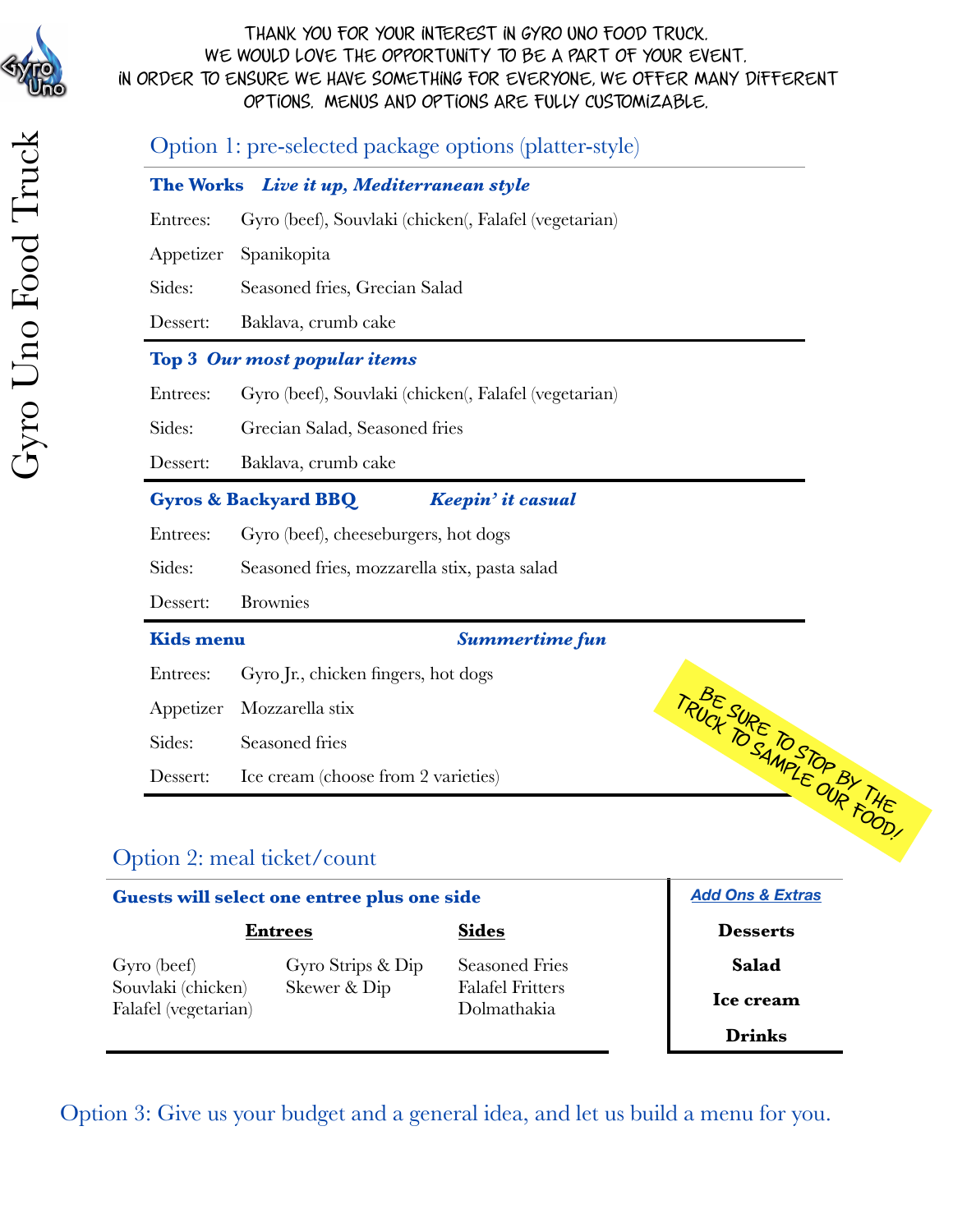

**Appetizers**

**Angus beef chili** (beanless) Slow cooked angus all beef chili

## **Crispy Chili Pockets**

Angus beef chili stuffed into a golden crispy crust, served with tahini

# **Piggies in Pretzel Blankets Moroccan Cigars**

ground beef, served with tahini **Spanikopita** Phyllo dough wrapped around yummy spinach-feta filling

**Fried Ravioili**

Served with marinara sauce

**Mozzarella Stix** Served with marinara sauce

Crispy phyllo dough filled with seasoned

#### **Sides Homemade Dips & Spreads Gyro Uno Tzatziki** Truck-made yogurt-garlic-dill sauce. Great for dipping or on top of almost anything **Hummus** Truck-made chickpea spread (sesame) **Thunder-Tziki** Tzatziki & Thundersnout sauce **Tahini** Truck-made sesame sauce **Asian-style honey sriracha** Our version of a honey sriracha **Honey Mustard Vinaigrette Creamy Spinach-Artichoke Dip Blue Cheese Ranch Bloomin' Onion Dip Lemon Vinaigrette Dippers Grilled points** (\*multigrain available) **Pita chips** (\*multigrain available) **Crispy seasoned corn chips** Tortilla chips (gf) **Pretzel Rolls** Soft pretzel sticks **Falafel fritters** Crispy chickpea fritters

**French Fries** Seasoned (slightly spicy) or salted **Dolmathakia** Rice stuffed grape leaves

**Comfort Corner (kids menu)**

**Seasoned Rice Onion Rings**

#### **Stix & Chix Combo** Mozzarella stix & chicken fingers

**Chicken Fingers (nuggets available) Grilled Cheese Pita**

**Mac 'n Cheese** Ooey-gooey & cheesy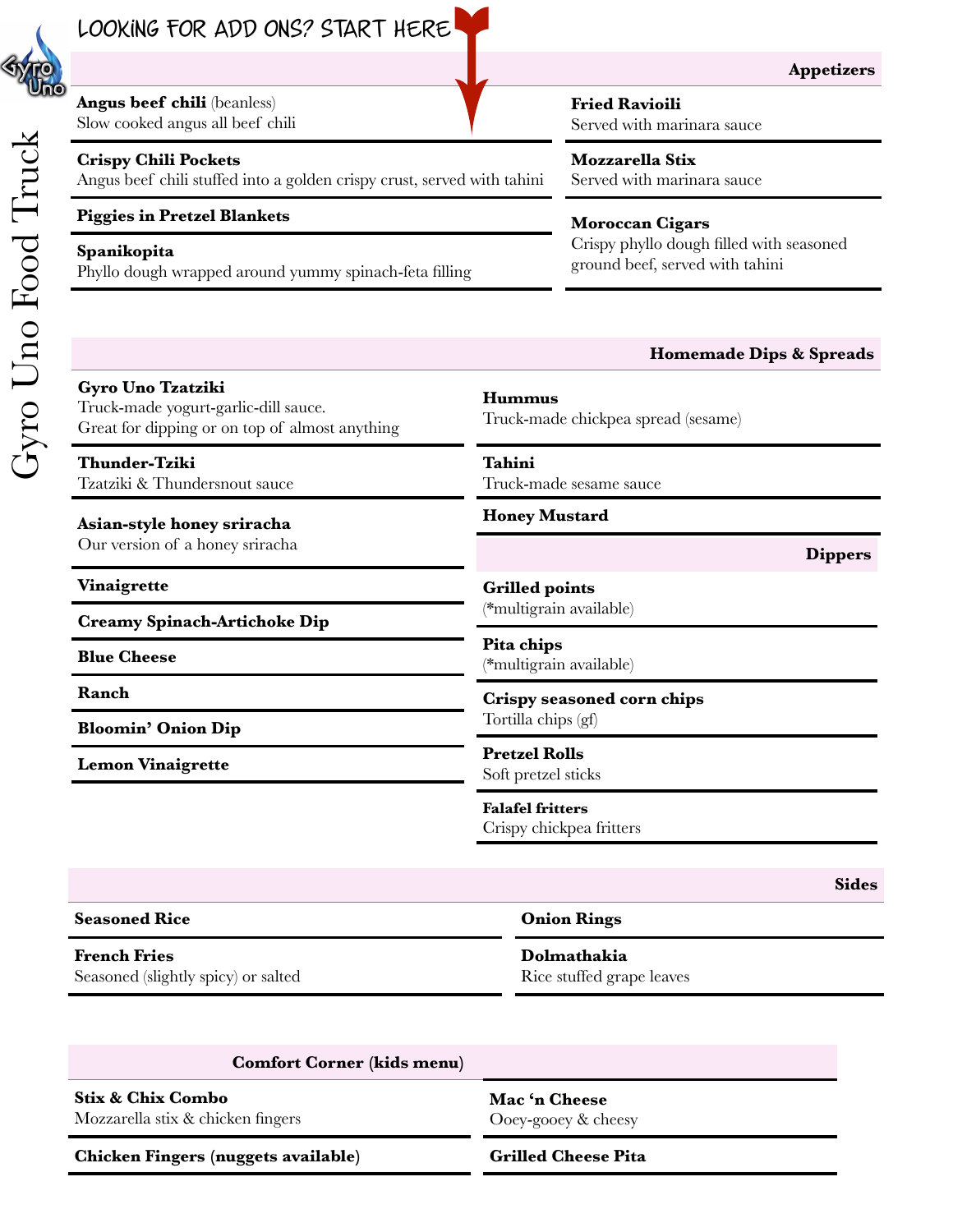#### **'Greecy' Gyro**

Slow roasted seasoned **beef**, warm fluffy pita, chopped lettuce, diced tomato, thinly sliced red onion, and our homemade Tzatziki sauce

### **Loaded Souvlaki**

Our signature marinated and grilled **chicken**, warm fluffy pita, chopped lettuce, diced tomato, thinly sliced red onion, and our homemade Tzatziki sauce

# **Wrapped Falafel** (vegan)

Ground chickpea **fritters**, warm fluffy pita, chopped lettuce, diced tomato, thinly sliced red onion, and our homemade hummus and tahini sauces

# **Ops! Falafel** (vegetarian)

Ground chickpea **fritters**, warm fluffy pita, chopped lettuce, diced tomato, thinly sliced red onion, and our homemade tzatziki

### **Chicken Finger Wrap**

Golden crispy **chicken tenders**, warm fluffy pita, chopped lettuce, diced tomato, thinly sliced red onion, and our homemade Tzatziki sauce

# **Fiery Finger Wrap**

Golden crispy **chicken tenders**, tossed in our homemade roasted jalapeño hot sauce, warm fluffy pita, chopped lettuce, diced tomato, thinly sliced red onion, and our homemade blue cheese sauce

### **Hot & Sticky Finger Wrap**

Golden crispy **chicken tenders**, warm fluffy pita, chopped lettuce, diced tomato, thinly sliced red onion, and our homemade Asian honey sriracha sauce

## **Smokey Finger Wrap**

Golden crispy **chicken tenders**, warm fluffy pita, chopped lettuce, diced tomato, thinly sliced red onion, sweet or spicy BBQ sauce

#### **Burgers & Dogs**

# **Big Dog**

1/4 pound Hebrew National all beef hot dog split & grilled, and nestled in a lightly grilled potato roll

#### **Sabrett Dog**

Beef hot dog in a hot dog roll **by a set of the set of the set of the set of the set of the set of the set of the set of the set of the set of the set of the set of the set of the set of the set of the set of the set of th** 

# **Meat 'n Cheese Burger**

Angus beef burger & Colby jack Cheese in a warm fluffy pita

# **Big Beefy**

Quarter pound Hebrew National all beef hot dog, split & grilled hot dog, gyro beef strips, and angus beef chili, stuffed into a warm and fluffy pita

#### **Devil Dogs**

2 quarter pound Hebrew National all beef hot dogs split & grilled, crumbled feta cheese, topped with our all Angus beef chili, and our roasted jalepeno hot sauce, wrapped in a warm fluffy pita

#### **Cheese-Burger Pita**

Angus beef burger, Colby Jack cheese topped with chopped lettuce, diced tomato, thinly sliced red onion, in a warm fluffy pita

#### **Mediterranean Burger**

Angus beef burger, feta cheese, and our tzatziki sauce, topped with chopped lettuce, diced tomato, thinly sliced red onion, in a warm fluffy pita